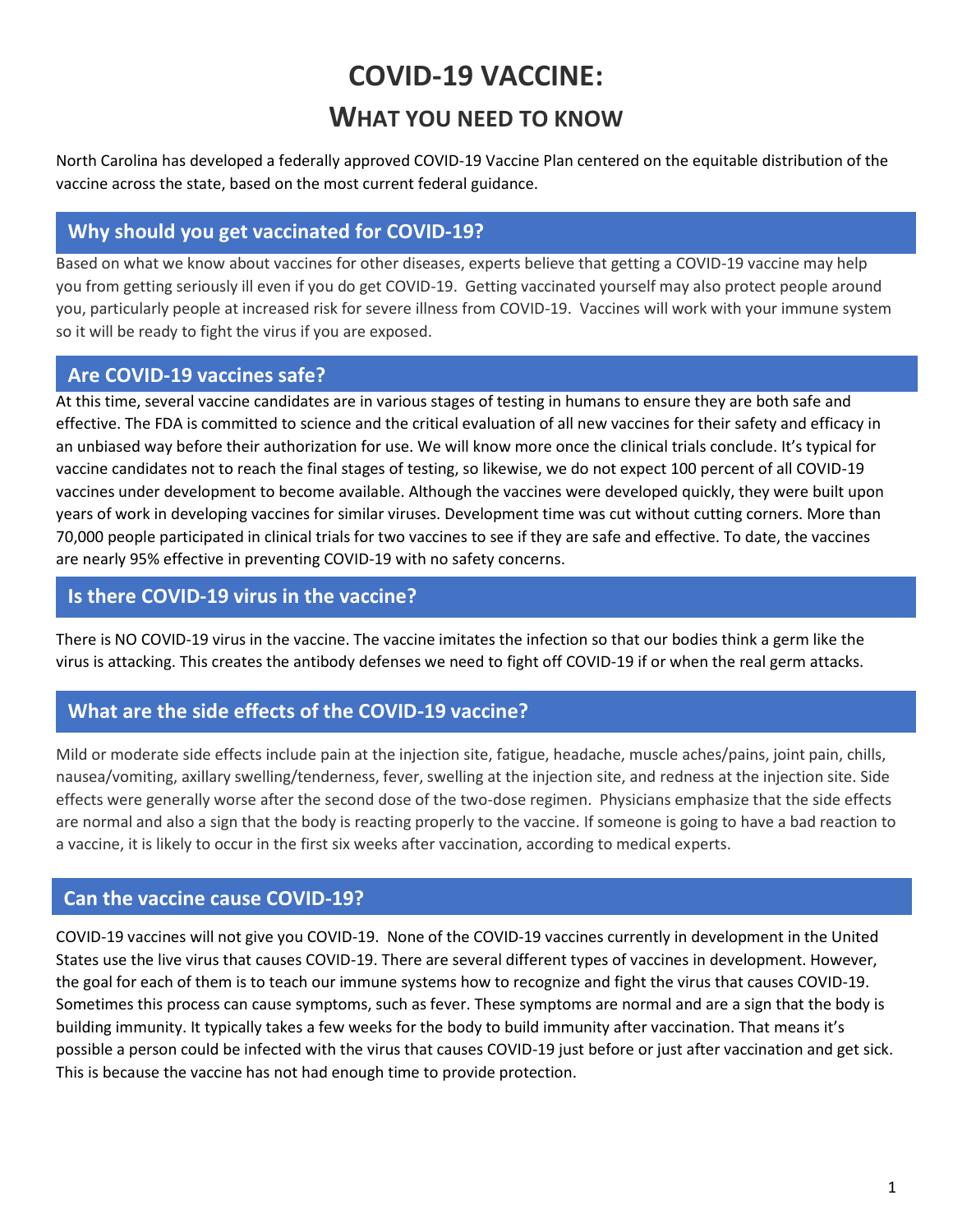#### **Are there special considerations on who should get the COVID-19 vaccine first?**

At first, there will be a limited supply of COVID-19 vaccine. In the initial phase of the COVID-19 vaccination program (Phase 1a) should be offered to both 1) healthcare personnel and 2) residents of long-term care facilities. Healthcare personnel are defined as paid and unpaid people serving in health care settings who have the potential for direct or indirect exposure to patients or infectious materials. Long-term care facility residents are defined as adults who reside in facilities that provide a variety of services, including medical and personal care, to persons who are unable to live independently.

# **Covid-19 Vaccinations:** Your best shot at stopping COVID-19.

YOU HAVE A TAKE YOUR SPOT. SH<sup>®</sup>T.

You have a spot, take your shot. A tested, safe and effective vaccine will be available to all who want it, but supplies will be limited at first. To save lives and slow the spread of COVID-19, independent state and federal public health advisory committees recommend first protecting health care workers caring for patients with COVID-19, people who are at the highest risk of being hospitalized or dying, and those at high risk of exposure to COVID-19. Keep practicing the 3 W's-wear a mask, wait six feet apart, wash your hands-until everyone has a chance to get vaccinated.



#### **I'm interested in getting the vaccine, how do I sign up?**

Due to the limited number of vaccines at this time, the infographic above reflects who will be eligible for receiving the vaccines. At the time in which vaccine will be made available to community members, a link will be provided. That link will connect you to CVMS (COVID Vaccine Management System). This site is the portal in which you will register for the vaccine. The portal will provide you with guidance as to whether you qualify at the time or if not yet. As soon as the link is available, we will promote and have it available for easy access.

#### **Will more than one dose of COVID-19 vaccine be recommended per patient?**

At this time, it's anticipated that COVID-19 vaccines will require two doses separated by 21 or 28 days. The second dose of any COVID-19 vaccine must be completed with the same vaccine brand as the first dose.